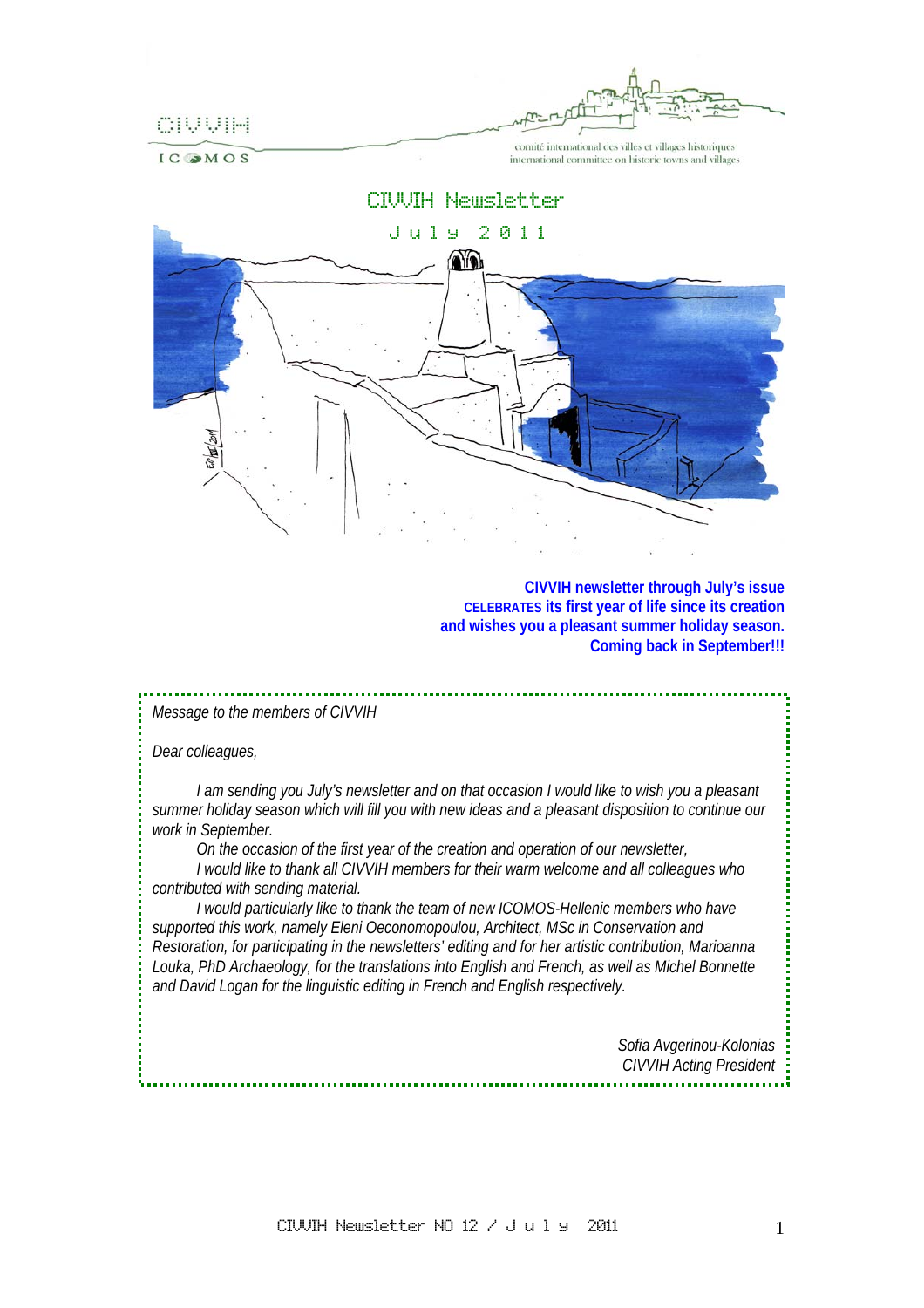Organization of World Heritage Cities

#### **World Congress of the Organization of World Heritage Cities - Sintra 2011**

The Organization of World Heritage Cities (OWHC) wishes to provide the following details concerning the Mayors' Workshop preceding the next World Congress of the OWHC to be held **in Sintra, Portugal, from 22 to 25 November 2011**.

The registration period for the Mayors' Workshop has been extended until **30 September 2011**. The mayors of the member cities of the OWHC thus have until that date to submit their registration form to Mr. Gabriel Lacroix-Dufour, Programme Administrator of the OWHC at gdufour@ovpm.org or fax + 1-418-692-5558. Furthermore, the Mayors' Workshop will take place as scheduled on the day of the opening ceremony of the Congress,on **22 November 2011**, from 9:00 to 13:00. A site visit to Sintra inscribed on the World Heritage List will follow in the afternoon.

However, due to the large number of participants in this workshop at the past World Congresses and the enthusiasm already shown with respect to the November edition in Sintra, as seating is limited, we will be compelled to give priority to the mayors of cities in good standing with the OWHC in allocating places. For mayors of cities that are not members in good standing, we will confirm after **September 30** the participation of each person in the Mayors' Workshop.

#### **OWHC Jean-Paul-L'Allier Prize**

The Organization of World Heritage Cities (OWHC) wishes to remind the cities that want to submit their candidacy for the Jean-Paul-L'Allier Prize must do so no later than **August 31, 2011**.

The cities that submitted their candidacy in 2009 are entitled to compete again for the Jean-Paul-L'Allier Prize for Heritage. They must simply complete the candidacy file for the 2011 edition.

The city that will win this prestigious international prize will be honored at the opening ceremony of the OWHC World Congress that will be held in Sintra, Portugal, from November 22 to 25, 2011.

For further information, please visit the OWHC Website or contact the coordinator of the Jean-Paul-L'Allier Prize for Heritage, Ms. Chantale Émond (cemond@ovpm.org).

#### **1. CIVVIH COMMITTEE ANNOUNCEMENTS**

#### $\overline{a}$ Important update message - ICOMOS & World Bank cooperation

ICOMOS President **Gustavo Araoz** had the opportunity to have an informal meeting with representatives of the World Bank. The purpose of the meeting was to explore how ICOMOS and the World Bank could cooperate, especially in the context of the priorities for collaboration defined in the recently signed cooperative agreement between the World Bank and UNESCO. In that agreement the two institutions state their intent to work on four areas that will include, but not be limited to historic cities preservation and rehabilitation; the promotion of cultural diversity; the conservation of natural heritage sites; and the economics of cultural heritage,

**An important role for CIVVIH is obvious on the subject of the Bank's initiatives on Historic Towns. More ample information will circulate shortly.**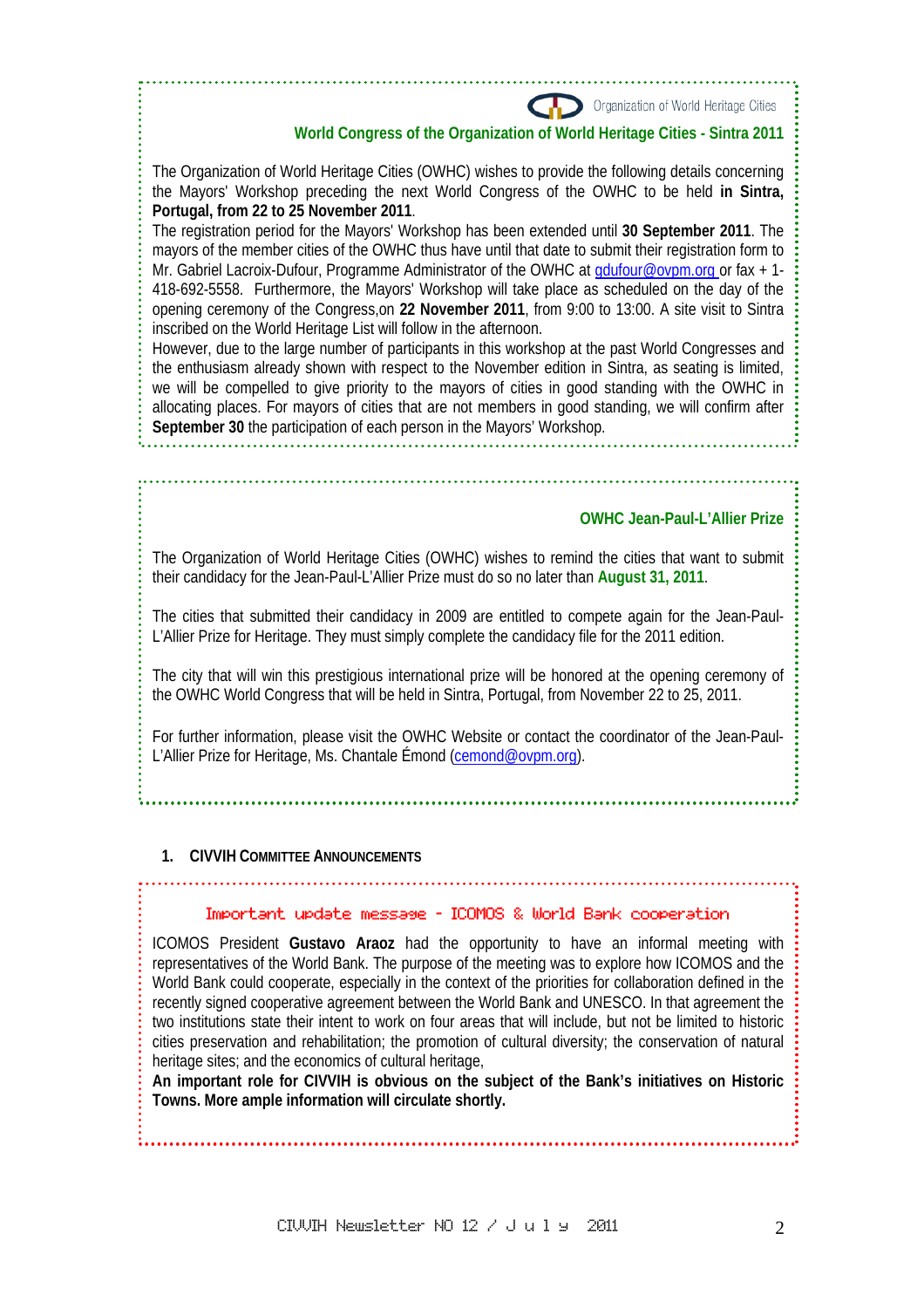# Reminder CIVVIH ANNUAL MEETING 2011

The CIVVIH annual meeting will be held on **December 2, 2011 in Paris**..

# IMPORTANT INFORMATION

We would like to inform our members that our **CIVVIH Website** is available. We invite our members to send papers relevant to our subjects of interest to be added in the **"library"**.

Furthermore, the **Valetta Principles document** is at the stage of the final linguistic editing. Soon the final version will be available for distribution.

**[art freminder]** We remind you about the Call for paper 2011 of **Portusplus** (please see the site: www.reteonline.org in the section "Portusplus" - "Call for papers"). The proposals for papers should have been sent to the Scientific Secretariat of Portusplus, following the instructions for submission, before July 15, 2011. The first issue of the magazine is consultable on the website of RETE: www.reteonline.org in the section "Portusplus". Portusplus 1-2011 is dedicated to the results of the Call for papers launched in 2010 with the aim of collecting and disseminating interdisciplinary scientific publications, focused on the themes of interest.

## **2. CIVVIH MEDITERRANEAN SUB-COMMITTEE ANNOUNCEMENTS**

**[new]** Euromed Heritage 4 and RehabiMed are happy to announce the 4th edition of the **International Digital Photography Award** "Crossing Viewpoints". This year's theme is: **"Mediterranean cities as space of socialisation".** 

 The towns and cities in the Mediterranean are dynamic, living places that bring together different cultures, generations and types of people. Their meeting spaces are many and varied: traditional city spaces like the **rooftops** of dwellings and the **hammams**; religious spaces, like **mosques**, **churches** or **cemeteries**; leisure spaces such as **sports venues** and **gardens**; commercial spaces like **markets** and souks; spaces of passage such as **porches**, spaces for family celebration like houses' **courtyards**, and spaces for religious or cultural celebrations such as **public squares**, etc. To socialize is to celebrate life, and this act is set in a specific physical space, recreating the intangibility of the event…

Send pictures of your cities. Everybody can join in.

 Deadline for the reception of photographs and accompanying material: **15th September 2011 - 01 p.m. Brussels time**.

For further information or **to enter the competition:** www.euromedheritage.net/intern.cfm

## **3. ACTIVITIES BY CIVVIH MEMBERS**

**[new]** CIVVIH member Joao Campos coordinates the following Seminar:



# **THE NEW BORDERS OF MODERN TIMES AND THE BULWARKED FORTIFICATIONS**

Which will take place in CEAMA, External Gate of Santo António / Commemorations of the Almeida' Siege, from 26 to 28 August 2011.

*The theme of the Seminar, continuing the debate conducted in the European Heritage Days, which took place in Almeida last September (see the registration in the pages of the*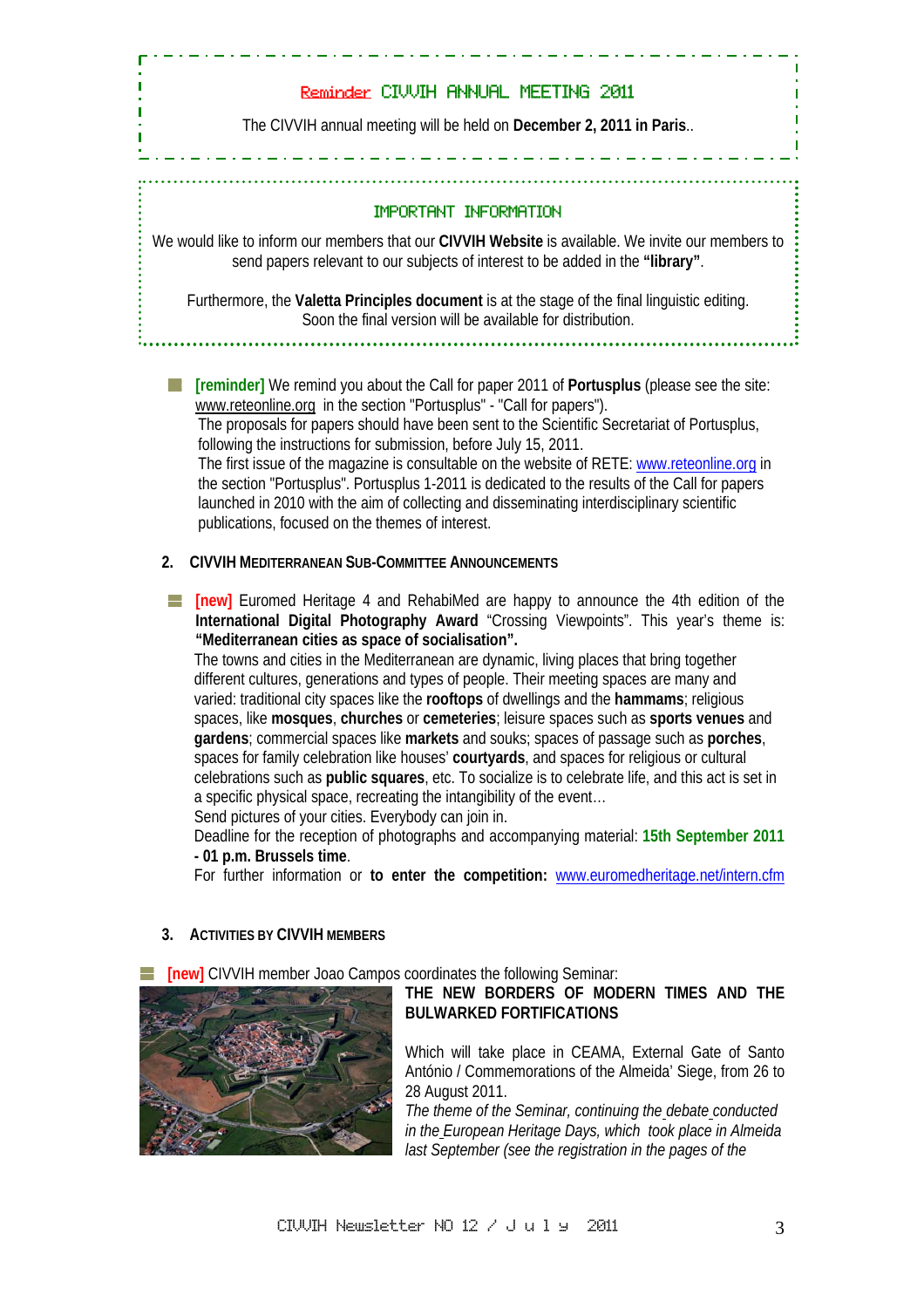*present issue), aims to put the question of raising the Stronghold of Almeida in the category of the UNESCO World Heritage through a serial application, international and intercontinental.*  For further information: *j.campos@netc.pt* 

## **4. GENERAL ANNOUNCEMENTS**

 $\blacksquare$  [new] An announcement from the ICCROM Collections Unit Museum collections are at serious risk

 An estimated 60% of the world's collections in storage are inaccessible and deteriorating rapidly. You can help ICCROM to collect more information on this topic.

 - If you work in a museum, take 10 minutes to answer this survey for the chance to win a one-year subscription to UNESCO's Museum International magazine:

http://museumstorage.questionpro.com (answers are confidential).

- If you don't work in a museum, help us by forwarding this survey throughout your network.

**[new]** The **13th World Conference of Historical Cities** will be held in **Hue, Vietnam from 16 to 18 April 2012** (Pre-conference event will be provided on 15 April). The main theme of the Conference is "Defining Universal Heritage Challenges and Solutions".

**[new] Built Heritage Course: Restoration, Preservation, and Conservation** will take place in <u>e de la</u> Florence, Italy from October 16 to November 13, 2011.

 The Romualdo Del Bianco Foundation is promoting an intensive four week specialized course on the preservation, conservation, and restoration of built heritage and cultural heritage. The course is designed for young professionals, interns, and advanced students in architecture, engineering, heritage restoration, and cultural studies.

For further information: http://www.lifebeyondtourism.org/wp-

content/themes/k2/workshop/dett\_workshop.asp?id\_work=365

 Contacts: Project Leader: Dr. Diane Archibald Ph. D. archdarch@gmail.com / Organizing Secretariat: Promo Florence Events (Chiara Gomiselli) info@promoflorenceevents.com

**UIA2011 TOKYO** The 24th World Congress of Architecture Dates: Sunday, September 25 - Saturday, October 1, 2011 **[new]**

For further information you can visit the UIA web site: **http://www.uia2011tokyo.com/en/**

**[above]** Future Cities 2011 – International Symposium London, 15<sup>th</sup> and 16<sup>th</sup> December, **Westminster London UK / Call for Papers and Delegate Registration** 

 IJNR, The International Journal of Neighbourhood Renewal is pleased to announce the staging of Future Cities, a New Annual Conference Series dedicated to the sustainable development of our Cities and Urban areas. The first event is being staged in the heart of the global city of London at Westminster and overall details of the event can be found at

 http://www.rantrad.co.uk/rantrad-future-cities Over the 2 day event over 700 delegates from across the globe will listen to a range of presenters and discuss key issues and topics. There are eight streams to the event and Papers are welcome in the following policy themes:

| <b>CULTURE</b>        | <b>The Cultural</b><br>City   | <b>BEAUTY</b>      | Urban<br><b>Theory</b>      |
|-----------------------|-------------------------------|--------------------|-----------------------------|
| <b>NEIGHBOURHOODS</b> | The City of<br>Neighbourhoods | <b>HEALTHY</b>     | The Health<br>City          |
| <b>CONNECTIVITY</b>   | <b>The Connected</b><br>City  | <b>DEPRIVATION</b> | Deprivation<br>and the City |
| <b>SPORT</b>          | The Sporting City             | <b>GLOBAL</b>      | <b>The Global</b><br>City   |